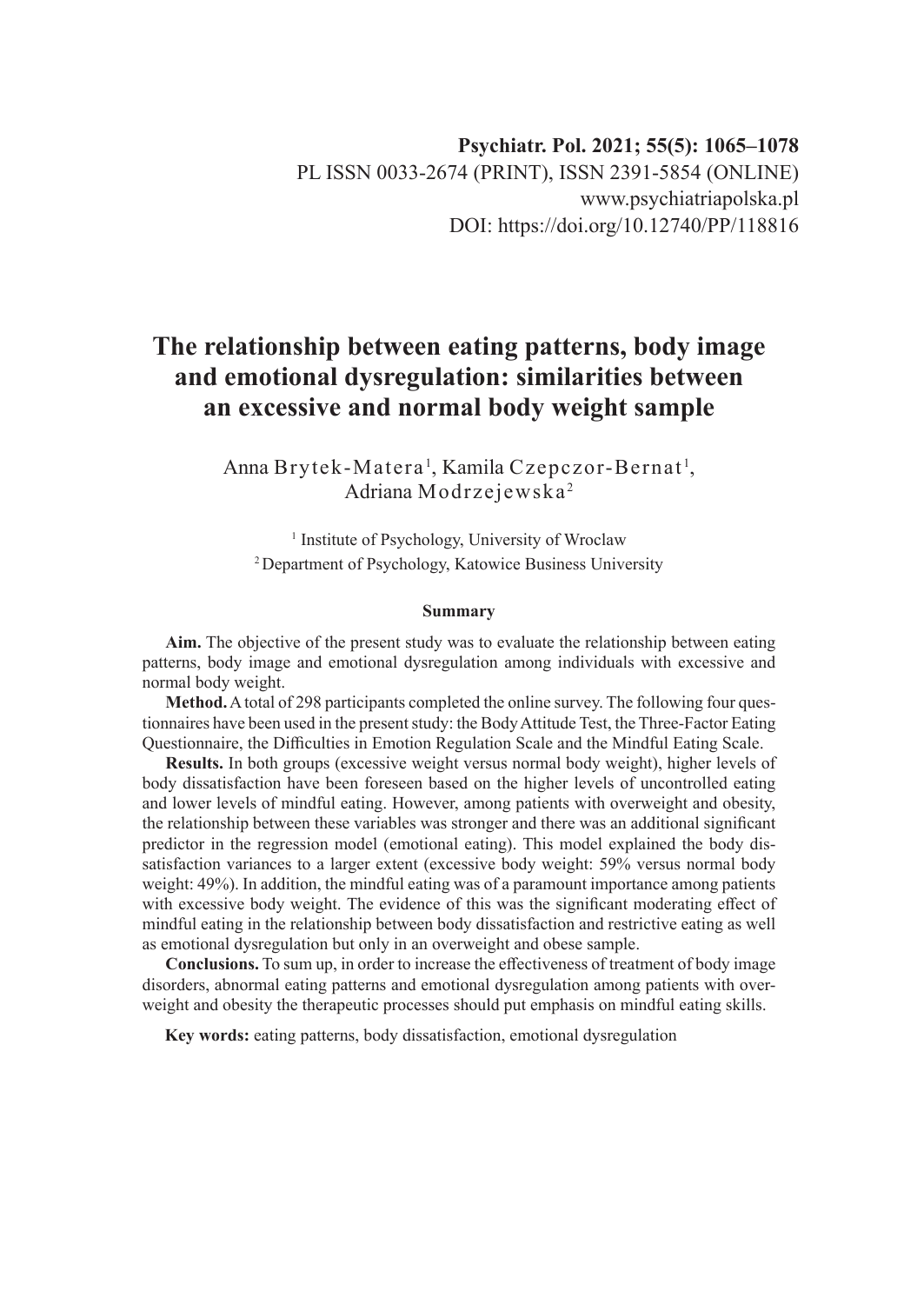#### **Introduction**

In the past years, a growing body of evidence has shown a significant relationship between body image, eating patterns and emotional functioning among clinical (e.g. patients with obesity or eating disorders) and nonclinical groups [1-6]. In both patients with excessive body weight and in the group of normal body weight individuals, a high level of maladaptive eating patterns (e.g. binge eating, emotional eating, unhealthy dietary restraint) is associated with high levels of emotional dysregulation [4, 6, 7], a high level of body dissatisfaction [3] and a low level of mindful eating [8].

With respect to abnormal eating behaviours [9, 10], three eating styles (emotional, uncontrolled and restrictive) will be considered in the context of the present research. Each of these eating styles contains a pathological aspect [11-13] as follows: (1) too frequent eating under emotions and stress (emotional eating) [12, 14], (2) loss of control over the rate and amount of food consumed (uncontrolled eating) [15] and (3) unhealthy restriction of food intake (restrictive eating) [4].

According to Marks' Homeostatic Theory of Obesity [16], apart from body dissatisfaction (defined as a negative self-assessment of one's body connected with social comparison, hiding one's body under loose clothing and being jealous of other people's appearances) [3, 17, 18] and abnormal eating patterns, there is an important (in aetiology of obesity) high level of negative emotions associated with emotional dysregulation. Aprevious research study has shown that emotional dysregulation mediates the relationship between emotional eating and internalisation of weight [19]. This concept (emotional dysregulation) is defined as difficulty in receiving, processing and displaying emotions and a lack of adaptive coping with emotions and stress [20]. Research focusing on the relationship between controlling emotions and emotional eating in individuals with obesity showed that these individuals found it more difficult to identify their emotional state in comparison to healthy people [21]. Furthermore, among obese women, the difficulties in identifying their emotional states and experiencing negative emotions were related to emotional eating. Therefore, negative emotions can play an important role in emotional eating, and maladaptive coping with emotions may be the mechanism initiating obesity [21].

It is worth noting the crucial role of a subsequent variable – mindful eating – for emotional dysregulation, maladaptive eating patterns and body image [22-25]. This construct is termed as the non-judgmental awareness of physical and emotional sensations related to (consuming) food [26]. This awareness is associated with thoughts, impressions and emotions along with external sensations about food. Mindful eating relates to the awareness during eating a meal, perceiving its appearance and feeling its taste, consistency and structure, and the awareness of external and internal triggers of satiety or hunger and one's own emotions [27, 28]. Furthermore, this concept includes the following characteristics: (1) conscious food intake focusing on bodily symptoms of hunger and satiety, (2) elimination of "being on automatic pilot" and dichotomisation of a "good food" and "forbidden food", and (3) differentiating physical and emotional hunger [8, 29-31]. Interestingly, a large number of studies show that mindful eating is effective in the treatment of body image disturbance, unhealthy eating patterns and emotional dysregulation both in clinically overweight and obese samples [8, 30-33] and in individuals with normal body weight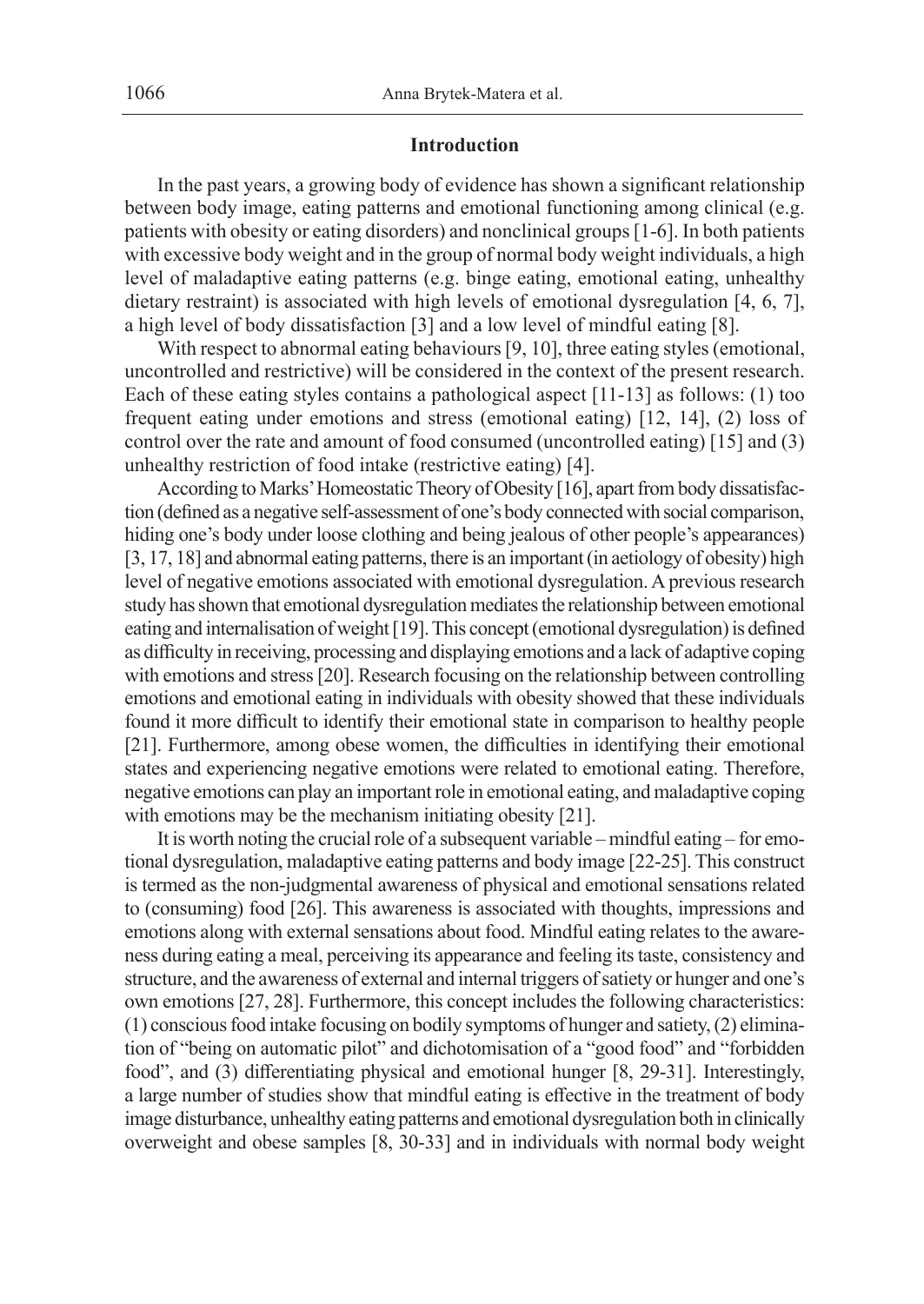[9, 34]. The role of mindfulness as a moderator between emotional eating and distress was verified in existing research [35]. There is evidence to indicate that a higher level of mindfulness is connected with a higher level of awareness of eating patterns and a lower level of stress, depression and emotional eating [35].

In line with current studies, it was assumed that the level of body dissatisfaction can be predicted on the basis of eating styles, mindful eating and emotional dysregulation in individuals with overweight/obesity and normal weight. In addition, it was assumed that in the absence of a direct relationship between body dissatisfaction and the other above-mentioned variables, mindful eating will be an important moderator of these relationships for patients with excessive body weight and for subjects with normal body weight. The present study focused on investigation of similarities in both groups.

## **Material and methods**

## Participants

Individuals were recruited through advertisements in institutions that treat individuals with excessive body weight or eating disorders and at universities and various workplaces (e.g. offices). Individuals did not receive any financial compensation for their participation. Two hundred and fifty-seven women and 53 men participated in the present study. The eligibility criteria were as follows: (1) BMI  $\geq$  25 kg/m<sup>2</sup> for participants with excessive body weight (clinical sample) and (2) 18.5 kg/m<sup>2</sup>  $\leq$  BMI  $\geq$  24.99 kg/m2 for individuals with normal body weight (non-clinical sample). Finally, 298 participants ( $N_{\text{WOMEN}}$  = 245,  $N_{\text{MEN}}$  = 53) met the above-mentioned criteria. Detailed participants' characteristics are shown in Table 1.

| Demographic characteristics     |                       |                    |  |  |  |
|---------------------------------|-----------------------|--------------------|--|--|--|
|                                 | Excessive body weight | Normal body weight |  |  |  |
|                                 | $N = 184$             | $N = 114$          |  |  |  |
|                                 | M(SD)                 |                    |  |  |  |
| BMI (kg/m <sup>2</sup> )        | 29.74 (3.76)          | 22.11 (1.71)       |  |  |  |
| Age (years) <sup>1</sup>        | 33.88 (9.45)          | 34.21 (9.55)       |  |  |  |
| <b>Clinical characteristics</b> |                       |                    |  |  |  |
|                                 | $N$ (%)               |                    |  |  |  |
|                                 | Excessive body weight | Normal body weight |  |  |  |
| Diagnosis of mental disorders   |                       |                    |  |  |  |
| Anorexia nervosa                | 0                     | 1(0.88)            |  |  |  |
| Bulimia nervosa                 | 7(3.80)               | 1(0.88)            |  |  |  |
| Other eating disorders          | 7(3.80)               | $\left( \right)$   |  |  |  |
| Depression                      | 7(3.80)               | 0                  |  |  |  |
| Bipolar affective disorder      | O                     | 1(0.88)            |  |  |  |
| <b>Neurosis</b>                 | 1(0.54)               | 0                  |  |  |  |

Table 1. **Descriptive statistics**

*table continued on the next page*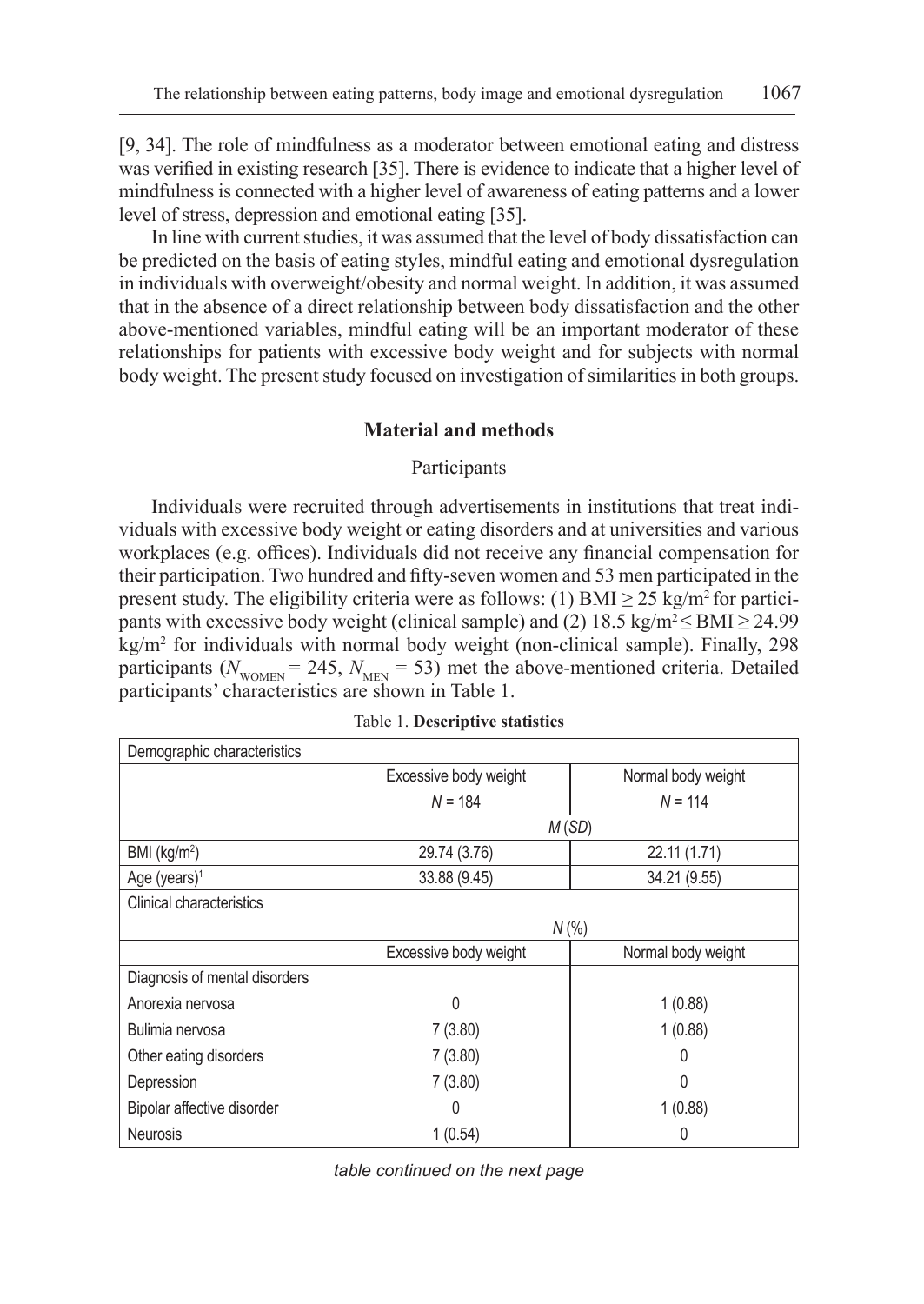| Diagnosis of physical illness |             |            |
|-------------------------------|-------------|------------|
| Yes                           | 34 (18.48)  | 23 (20.18) |
| No                            | 150 (81.52) | 91 (79.82) |
|                               |             |            |
| Medication                    |             |            |
| Yes                           | 38 (20.65)  | 25 (21.93) |
| No                            | 146 (79.35) | 89 (78.07) |

*Note.* <sup>1</sup> There are no statistically significant differences between the groups.

In individuals with excessive body mass, the following somatic diseases were most frequently mentioned: thyroid disorders  $(N = 9)$ , arterial hypertension  $(N = 5)$ , spine disorders ( $N = 5$ ), Hashimoto's thyroiditis ( $N = 3$ ) and arthritis ( $N = 3$ ), whereas individuals with normal body weight listed: thyroid disorders  $(N=6)$ , multiple sclerosis  $(N=4)$ , Hashimoto's thyroiditis  $(N=3)$ , endocrine disorders  $(N=2)$  and reflux  $(N=2)$ .

The research was approved by the local ethics committee.

# Measures

The following four questionnaires were used in the study: the Body Attitude Test [36], the Three-Factor Eating Questionnaire [37], the Difficulties in Emotion Regulation Scale [38] and the Mindful Eating Scale [39].

## *Body Attitude Test*

The Body Attitude Test was applied to measure body attitudes and experiences [36]. This questionnaire includes three subscales: (1) a negative appreciation of body size, (2) general body dissatisfaction and (3) lack of familiarity with own body. In the present study, the Polish 20-item version of the questionnaire was used [17]. Only the body dissatisfaction scale was employed (Cronbach's alpha = 0.90). The higher the score, the greater the body dissatisfaction.

#### *Three-Factor Eating Questionnaire*

The Three-Factor Eating Questionnaire was originally developed by Karlsson et al. [37] to measure emotional, uncontrolled and restrictive eating. In the present study, the Polish 18-item version of the questionnaire was used [40]. All the abovementioned subscales were employed (Cronbach's alpha<sub>emotional</sub>= 0.79, Cronbach's alpha<sub>uncontrolled</sub> = 0.90, Cronbach's alpha<sub>restrictive</sub> = 0.90). The higher scores indicate more emotional, uncontrolled and restrictive eating.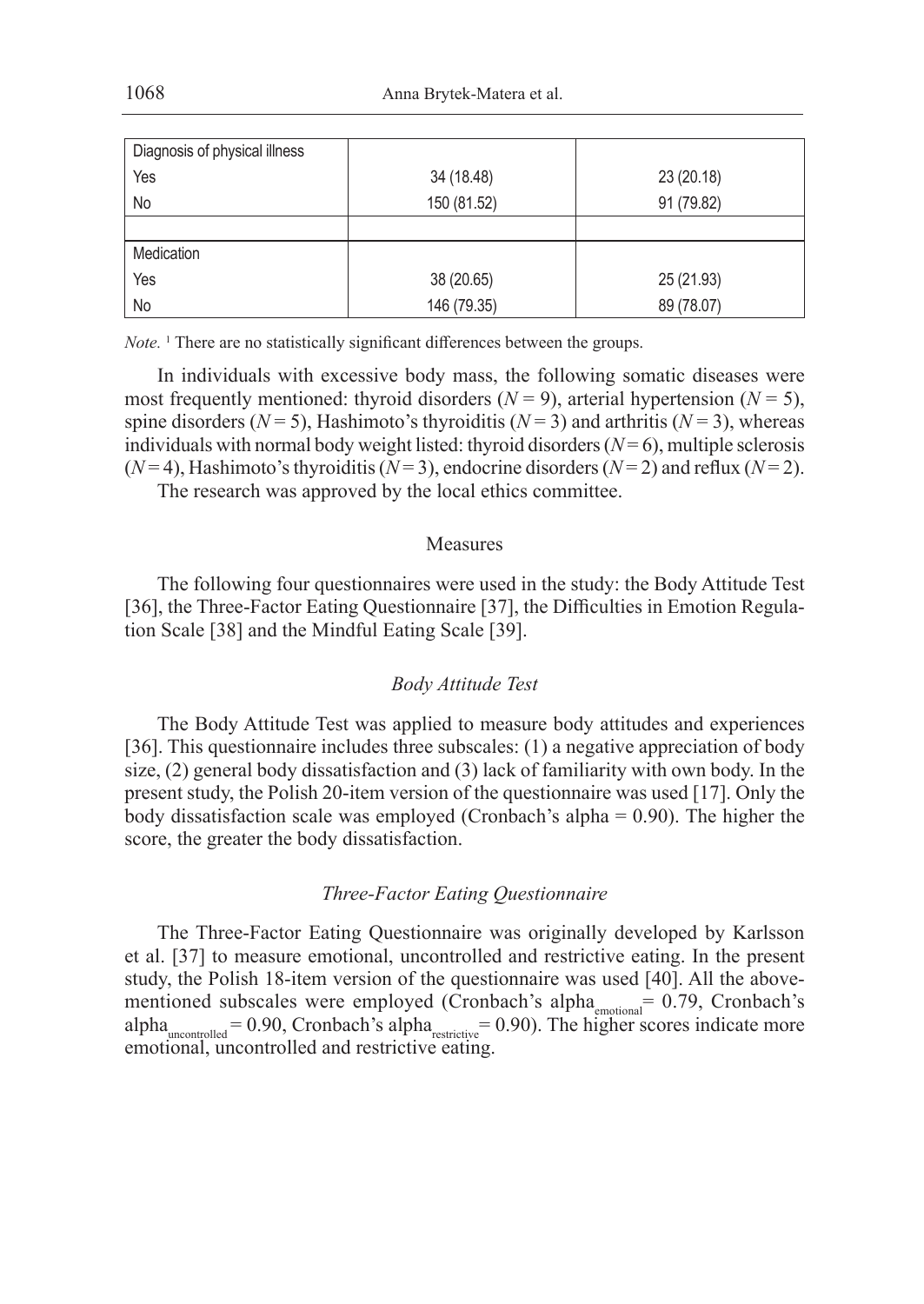# *Difficulties in Emotion Regulation Scale*

To assess the level of emotional dysregulation, the Difficulties in Emotion Regulation Scale was used [38]. This questionnaire includes 36 items and assesses the overall level of emotional dysregulation using six subscales: difficulty in engaging in a goal-directed behaviour, non-acceptance of emotional responses, lack of emotional awareness, impulse control difficulties, limited access to emotion regulation strategies and lack of emotional clarity [38]. In this study, the overall level of emotional dysregulation was used (Cronbach's alpha = 0.96). Higher scores indicate greater difficulties with emotion regulation.

## *Mindful Eating Scale*

The Mindful Eating Scale consists of 28 items and assesses overall mindfulness in the domain of eating patterns and in six subscales: (1) awareness, (2) acceptance, (3) distractibility, (4) non-reactivity, (5) routine and (6) unstructured eating [39]. In this study, the overall mindfulness score was used (Cronbach's alpha  $= 0.91$ ). The higher the sum of scores, the greater the mindful eating.

#### Statistical analysis

The Statistical Package for Social Sciences (version 22.0) was used for data analysis. In relation to the first aim of the study – assess predictors of body dissatisfaction – a multiple linear regression was used. To analyse the second purpose – a moderating effect of mindful eating – macro PROCESS [41] with bootstrap *N* = 10,000 was employed. However, to create figures and tables, the Hayes guidelines were applied [41].

#### **Results**

### Regression analysis

With regard to the predictor analysis of body dissatisfaction among individuals with excessive body weight,  $F(5, 178) = 53.99$ ,  $p < 0.001$  and normal body weight,  $F(5, 108) = 23.53, p < 0.001$ , a multiple linear regression was used (Tables 2 and 3).

|                         |              | Adjusted R2 |
|-------------------------|--------------|-------------|
| <b>Emotional eating</b> | 0.159"       |             |
| Restrictive eating      | $-0.028$     |             |
| Uncontrolled eating     | $0.253$ ***  | 0.59        |
| Mindful eating          | $-0.522$ *** |             |
| Emotional dysregulation | $-0.052$     |             |

| Table 2. Excessive body weight: model prediction of body dissatisfaction |  |  |  |  |
|--------------------------------------------------------------------------|--|--|--|--|
|--------------------------------------------------------------------------|--|--|--|--|

*Note.* \*\**p* < 0.01, \*\*\**p* < 0.001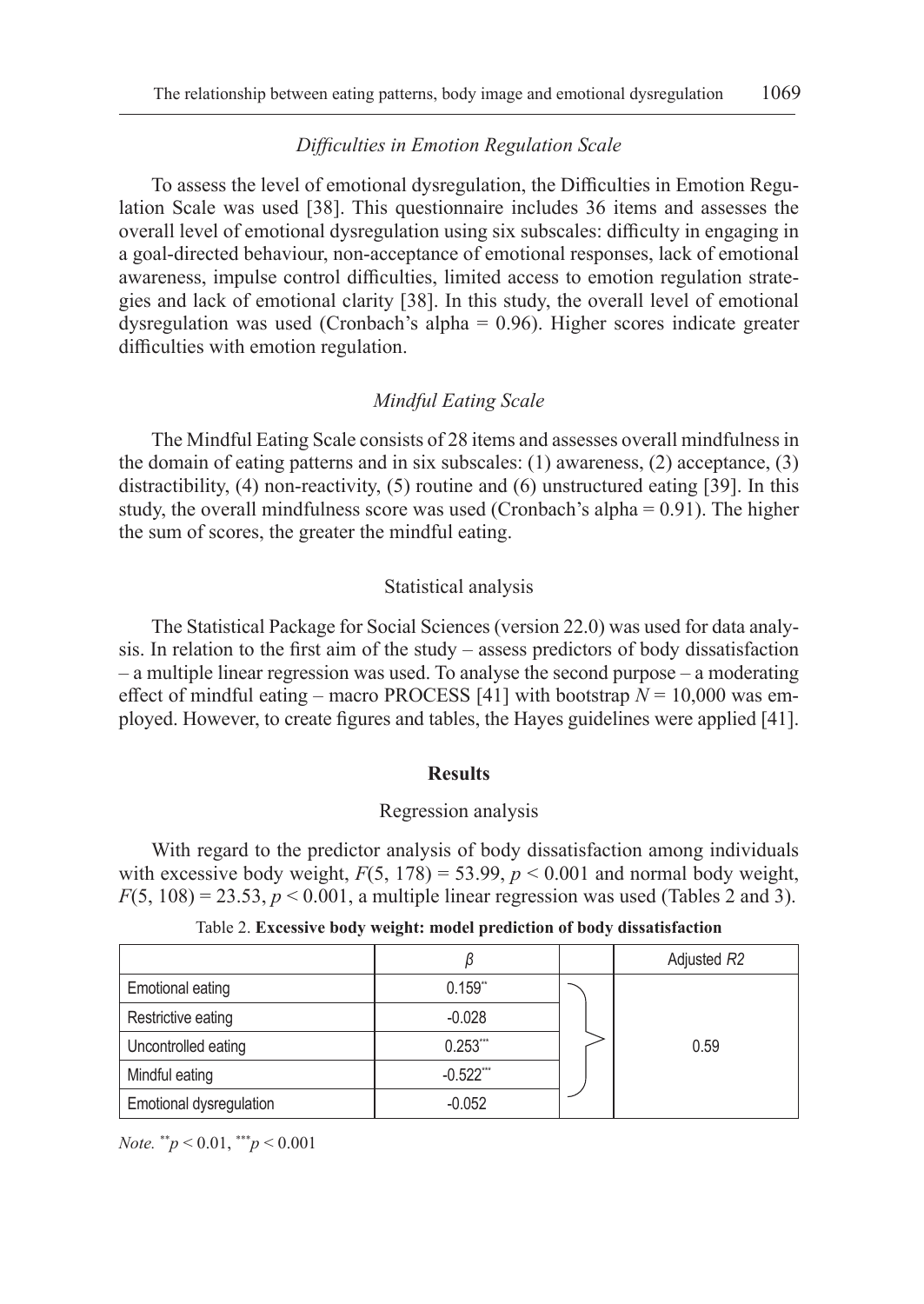|                         |             | Adjusted R2 |
|-------------------------|-------------|-------------|
| <b>Emotional eating</b> | 0.045       |             |
| Restrictive eating      | $-0.092$    |             |
| Uncontrolled eating     | $0.296^{*}$ | 0.49        |
| Mindful eating          | $-0.339'$   |             |
| Emotional dysregulation | 0.181       |             |

Table 3. **Normal body weight: model prediction of body dissatisfaction**

*Note.* \* *p* < 0.05

# Moderating effect

Because of the lack of a significant direct relationship between body dissatisfaction and restrictive eating and emotional dysregulation among participants with excessive body weight, the procedure of moderation described by Hayes [41] was used. Regarding the moderating effect of mindful eating in the overweight and obese sample, there was a significant moderator in the relationship between body dissatisfaction and restrictive eating,  $R = 0.45$ ,  $F(3, 180) = 15.48$ ,  $p < 0.001$ ,  $MSE = 20.45$ , and emotional dysregulation, *R* = 0.74, *F*(3, 180) = 72.87, *p* < 0.001, *MSE* = 376.18 (Table 4, Figures 1 and 2).

|                         | Effect             |         | <b>LLCI</b> | <b>ULCI</b> |  |  |
|-------------------------|--------------------|---------|-------------|-------------|--|--|
|                         | Restrictive eating |         |             |             |  |  |
| $-1$ SD                 | $-0.56***$         | $-4.12$ | $-0.82$     | $-0.30$     |  |  |
| M                       | $-0.28"$           | $-2.74$ | $-0.48$     | $-0.08$     |  |  |
| $+1 SD$                 | 0.01               | 0.05    | $-0.18$     | 0.19        |  |  |
| Emotional dysregulation |                    |         |             |             |  |  |
| $-1$ SD                 | 1.36'              | 2.34    | 0.22        | 2.51        |  |  |
| M                       | 0.73               | 1.68    | $-0.13$     | 1.58        |  |  |
| $+1 SD$                 | 0.09               | 0.24    | $-0.70$     | 0.88        |  |  |

Table 4. **Excessive body weight: mindful eating as a moderator in the relationship between body dissatisfaction and restrictive eating as well as emotional dysregulation**

*Note.* \* *p* < 0.05, \*\**p* < 0.01, \*\*\**p* < 0.001

As there was a non-significant direct relationship between body dissatisfaction and restrictive eating, emotional eating and emotional dysregulation among participants with normal body weight, the procedure of moderation described by Hayes [41] was used. With regard to the moderating effect of mindful eating in a normal body weight sample, there was no significant moderator in the relationship between body dissatisfaction and restrictive eating, *R* = 0.68, *F*(3, 110) = 31.67, *p* < 0.001, *MSE* = 10.78, emotional eat-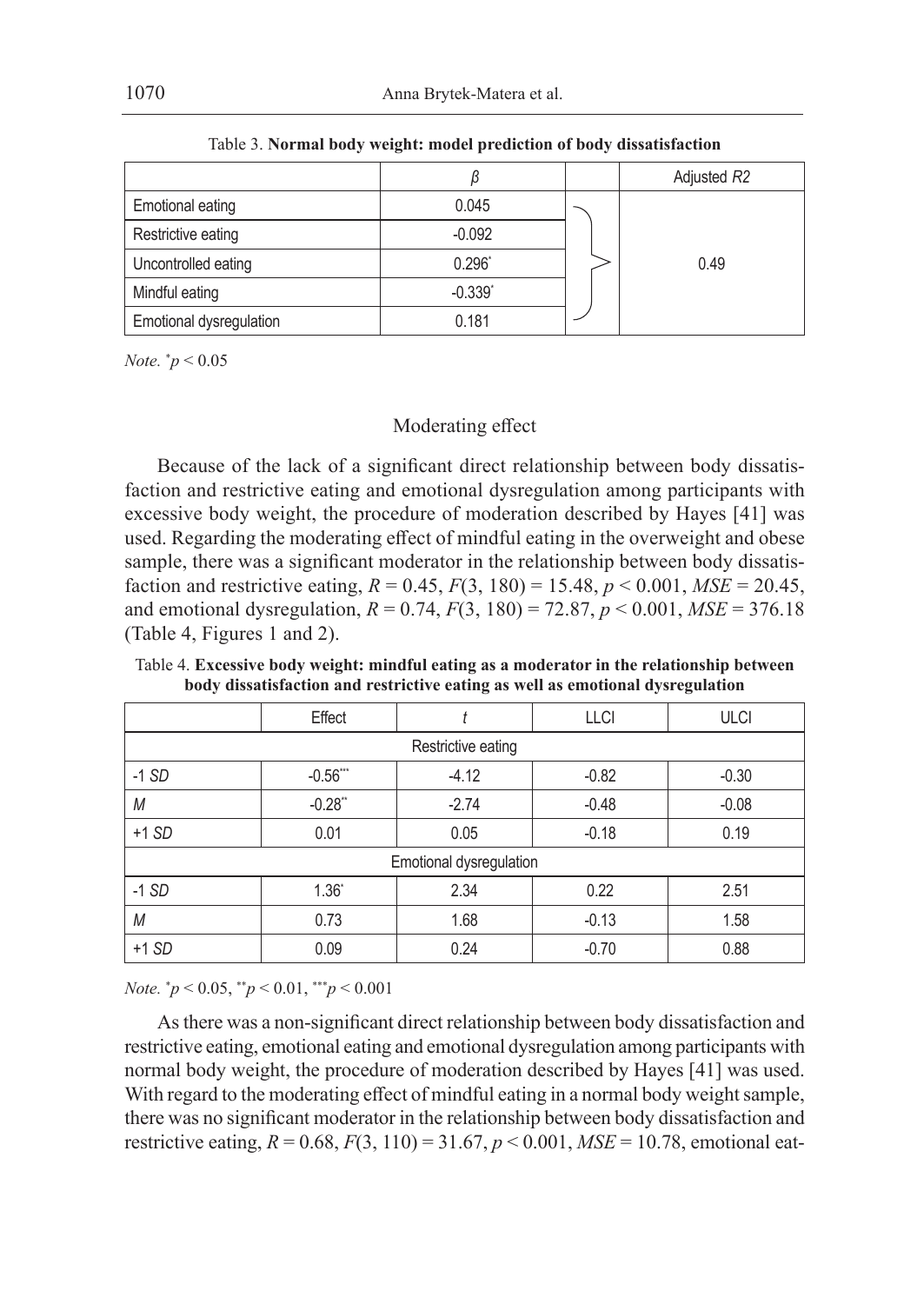ing, *R* = 0.69, *F*(3, 110) = 33.44, *p* < 0.001, *MSE* = 3.04, and emotional dysregulation,  $R = 0.76$ ,  $F(3, 110) = 48.53$ ,  $p < 0.001$ ,  $MSE = 258.75$  (Table 5, Figures 3-5).



Figure 1. **Excessive body weight: moderating effect of mindful eating for body dissatisfaction and restrictive eating**



 $*$  p < 0.05, \*\*\* p < 0.001



| Table 5. Normal body weight: mindful eating as a moderator in the relationship |
|--------------------------------------------------------------------------------|
| between body dissatisfaction and restrictive eating, emotional eating          |
| as well as emotional dysregulation                                             |

|                    | Effect  |         | LLCI    | <b>ULCI</b> |  |
|--------------------|---------|---------|---------|-------------|--|
| Restrictive eating |         |         |         |             |  |
| $-1$ SD            | $-0.11$ | $-1.07$ | $-0.32$ | 0.09        |  |
| M                  | $-0.03$ | $-0.36$ | $-0.21$ | 0.15        |  |

*table continued on the next page*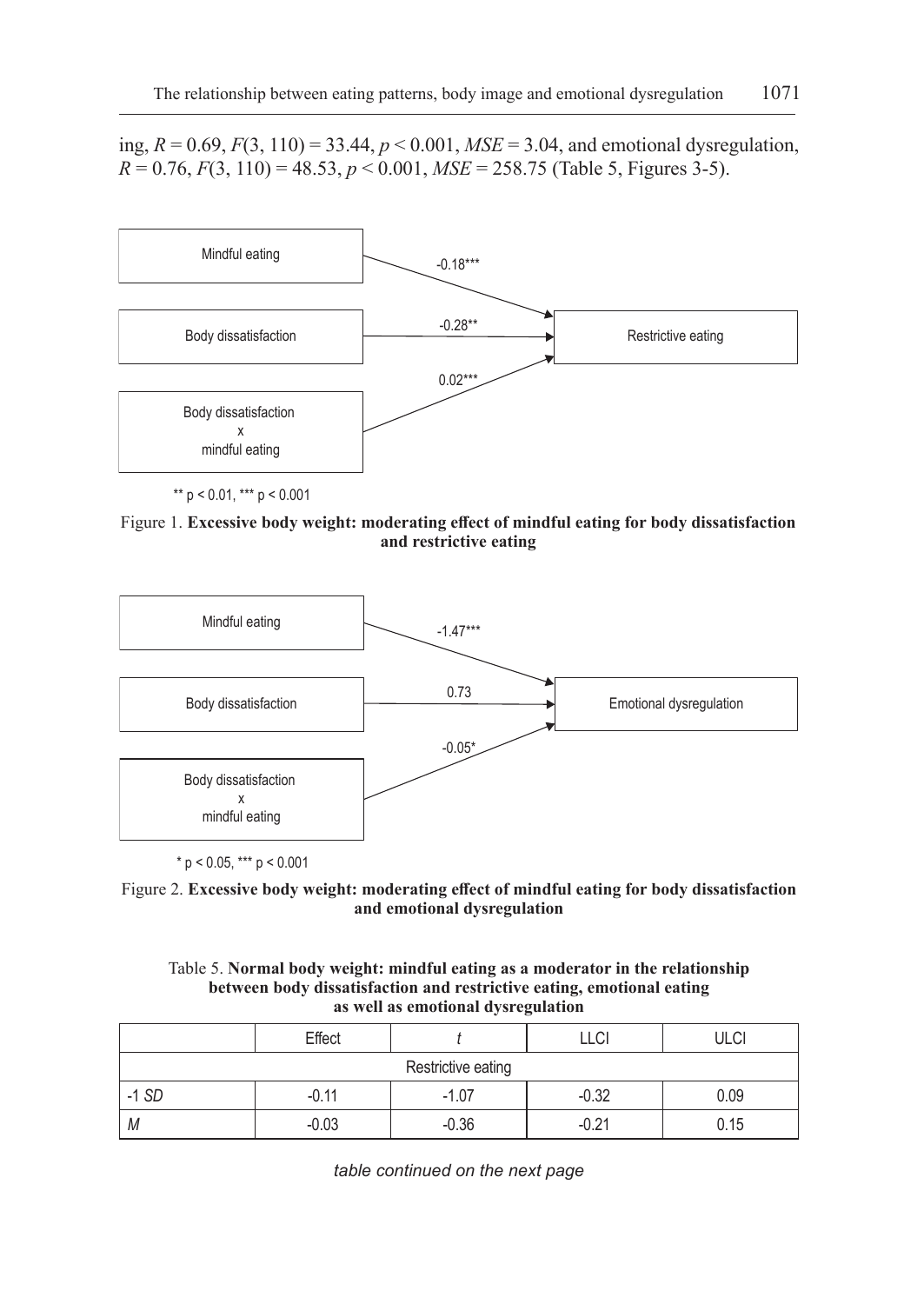| $+1$ SD                 | 0.05     | 0.38                    | $-0.19$ | 0.28 |
|-------------------------|----------|-------------------------|---------|------|
|                         |          | <b>Emotional eating</b> |         |      |
| $-1$ SD                 | 0.09     | 1.72                    | $-0.02$ | 0.20 |
| M                       | 0.06     | 1.32                    | $-0.03$ | 0.16 |
| $+1$ SD                 | 0.03     | 0.54                    | $-0.09$ | 0.16 |
| Emotional dysregulation |          |                         |         |      |
| $-1$ SD                 | 0.77     | 1.53                    | $-0.23$ | 1.77 |
| M                       | 1.07"    | 2.40                    | 0.19    | 1.96 |
| $+1 SD$                 | $1.37$ * | 2.36                    | 0.22    | 2.52 |

*Note.* \*\**p* < 0.01



 $*$  p < 0.05,  $***$  p < 0.001

Figure 3. **Normal body weight: moderating effect of mindful eating for body dissatisfaction and restrictive eating**



Figure 4. **Normal body weight: moderating effect of mindful eating for body dissatisfaction and emotional eating**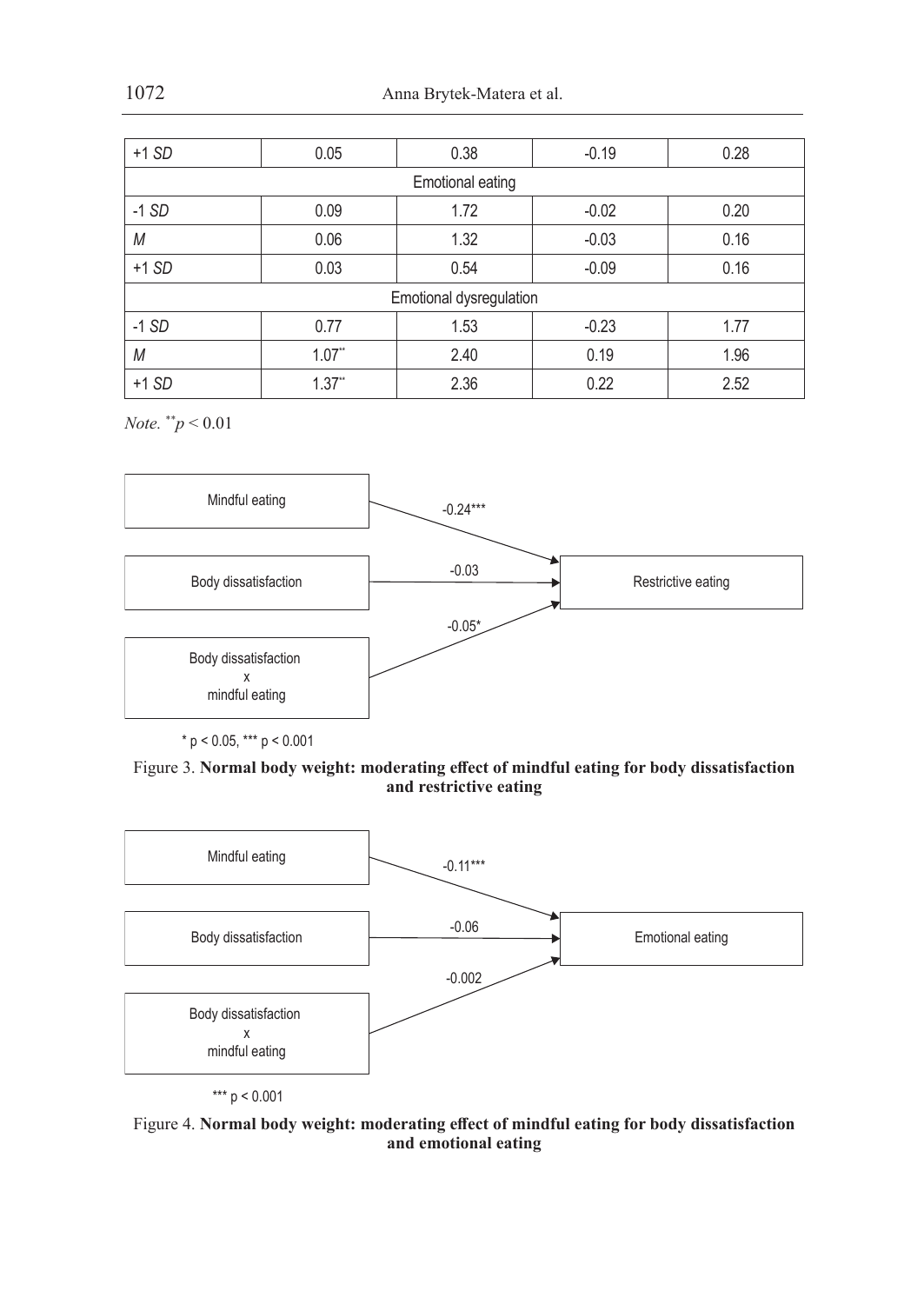

Figure 5. **Normal body weight: moderating effect of mindful eating for body dissatisfaction and emotional dysregulation**

#### **Discussion**

In line with our findings, similarities were observed in the field of predictors in both groups. In both groups, i.e. individuals with excessive weight and individuals with normal body weight, a high level of body dissatisfaction was foreseen based on a high level of uncontrolled eating and a low level of mindful eating. However, for overweight and obese patients, relationships between variables were stronger and there was an additional significant predictor in the regression model (emotional eating). This model explains the body dissatisfaction variances to a larger extent (excessive body weight: 59% versus normal body weight: 49%).

In addition, in the context of the relationship among attitudes towards the body, eating styles and emotional functioning, the present study's results provide support for other researchers' assumption [8, 29] that mindful eating is of paramount importance for patients with excessive body weight. This is evident from the significant moderating effect of mindful eating in the relationship between body dissatisfaction and restrictive eating and emotional dysregulation that was observed only in the overweight and obese sample. At this point, it is worth noting that mindful eating does not moderate any of these relationships among people with normal body weight. Hence, it can be concluded that this variable does not play a significant role in changing the relationship between self-attitude towards the body and eating styles and emotional functioning in this group. Therefore, future research should focus on searching for other moderating effect variables in this group.

In the context of the above-mentioned findings, it is worth mentioning that the research shows a statistically significant lower level of body dissatisfaction, emotional, restrictive, uncontrolled eating and emotional dysregulation in individuals with normal body weight when compared to the overweight and obese group [42]. Regarding this research and our present study findings, a possible explanation is persistent abnormal eating habits [25]. It can be assumed that people with normal body weight use food to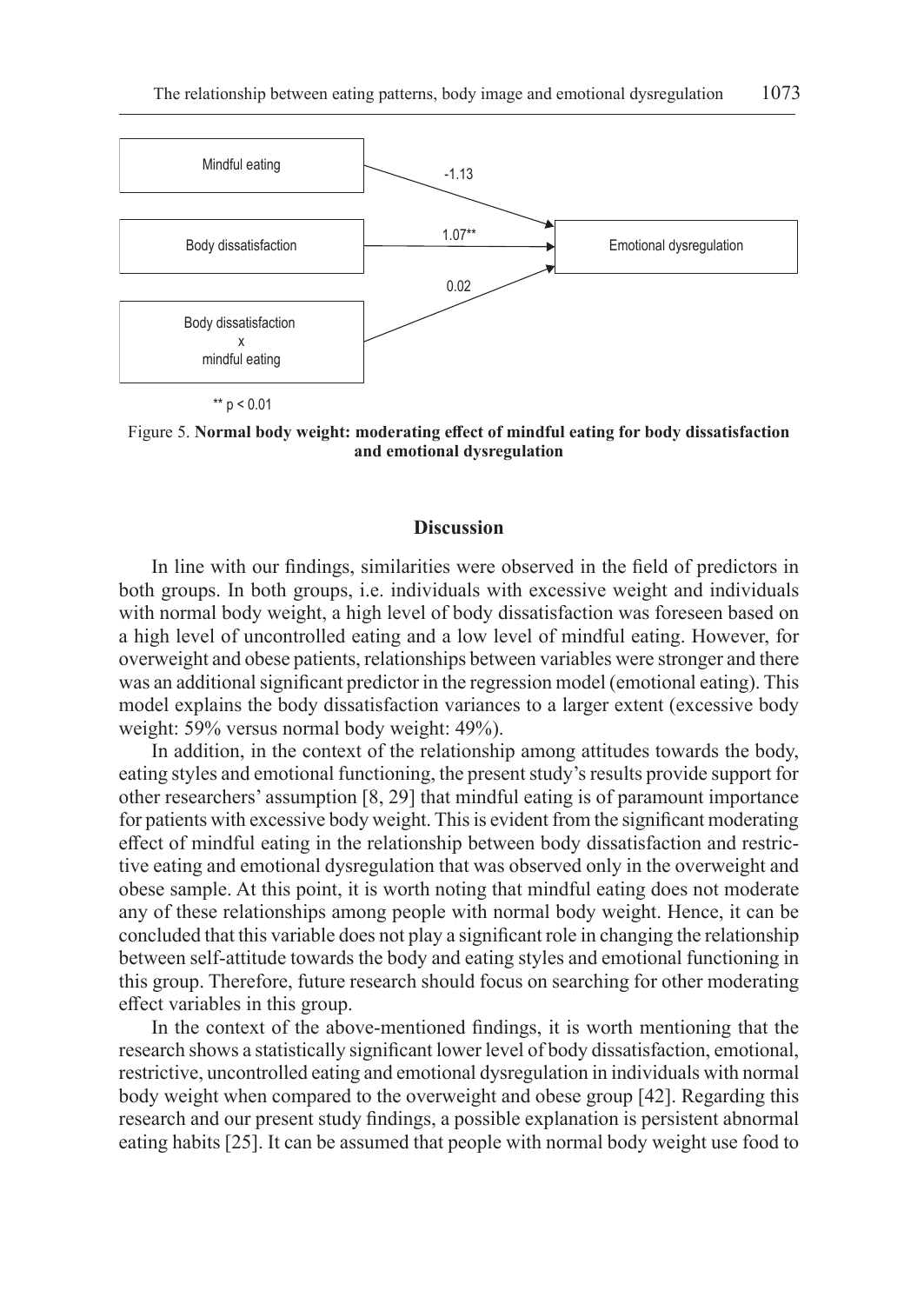occasionally reduce negative emotions and stress, whereas for overweight and obese patients this tendency is chronic [25]. Hence, in the first of the above-mentioned groups, no alterations in mindful eating will change the relationship between body dissatisfaction, eating styles and emotional dysregulation, and, as the past research shows, the influence of social environment [43], chronic bullying victimisation [44] and body appreciation [45] is critical.

Furthermore, authors using mindful eating techniques consider these habits to be particularly assistive and effective in the treatment of patients with excessive body weight [8, 29-31]. Interestingly, previous research also confirms the beneficial effects of mindful eating techniques on physical health in the group with excessive body weight [29, 46, 47]. Following this line of reasoning, it is worth presenting the possible ways that the influence of mindfulness eating training, and a mindfulness-based approach on eating patterns can improve emotional functioning and body image. Mindfulness-based eating awareness training, whose effectiveness is confirmed by research (including patients with excessive body weight), suggests subsequent exemplary techniques for: (1) developing healthy eating patterns: mindfully eating raisins, mindfully finishing a meal; (2) shaping adaptive emotional functioning: identification and tolerance of emotional triggers, identification of emotional eating; and (3) self-acceptance of body: body scan practice, forgiveness meditation [8, 30].

The obtained results may be explained in terms of the influence of mindful eating techniques on the ability to manage one's cognitive resources. Awareness of the mechanism of the vicious circle between the introduction of dietary restrictions and increasing the probability of binge eating in stressful situations (due to self-control depletion) along with the development of a non-judgemental attitude to thoughts are techniques by which the patients develop the above-mentioned cognitive skills [25]. This is in line with Pearson et al.'s [48] findings that suggest that based on the level of self-control depletion (connected with higher eating restraint and negative emotions), the level of binge eating can be foreseen but only among individuals with a high intensity of emotional eating (it is worth highlighting here that many studies confirm that the level of emotional eating is higher in people with excessive body weight than in individuals with normal body weight) [42, 49].

The present study has several limitations. The studied groups were genderheterogeneous (82.2% of women vs 17.8% of men). Because of the small sample size of men, taking into account the division into normal body weight and excessive body weight  $(N < 30)$  [41], gender-specific statistics were not presented in the current study. In future studies, the male population should be larger and equal to the female population, and the number of people with excessive and normal body mass should be uniform. Moreover, it is worth considering including individuals with anorexia and bulimia nervosa to better understand how mindfulness impacts eating disorders and assess whether this influence is different than in the group of people with normal and excessive body weight. The self-report questionnaires should be enriched with objective measurement (e.g. apart from BMI, body composition analysis using bioelectrical impedance analysis).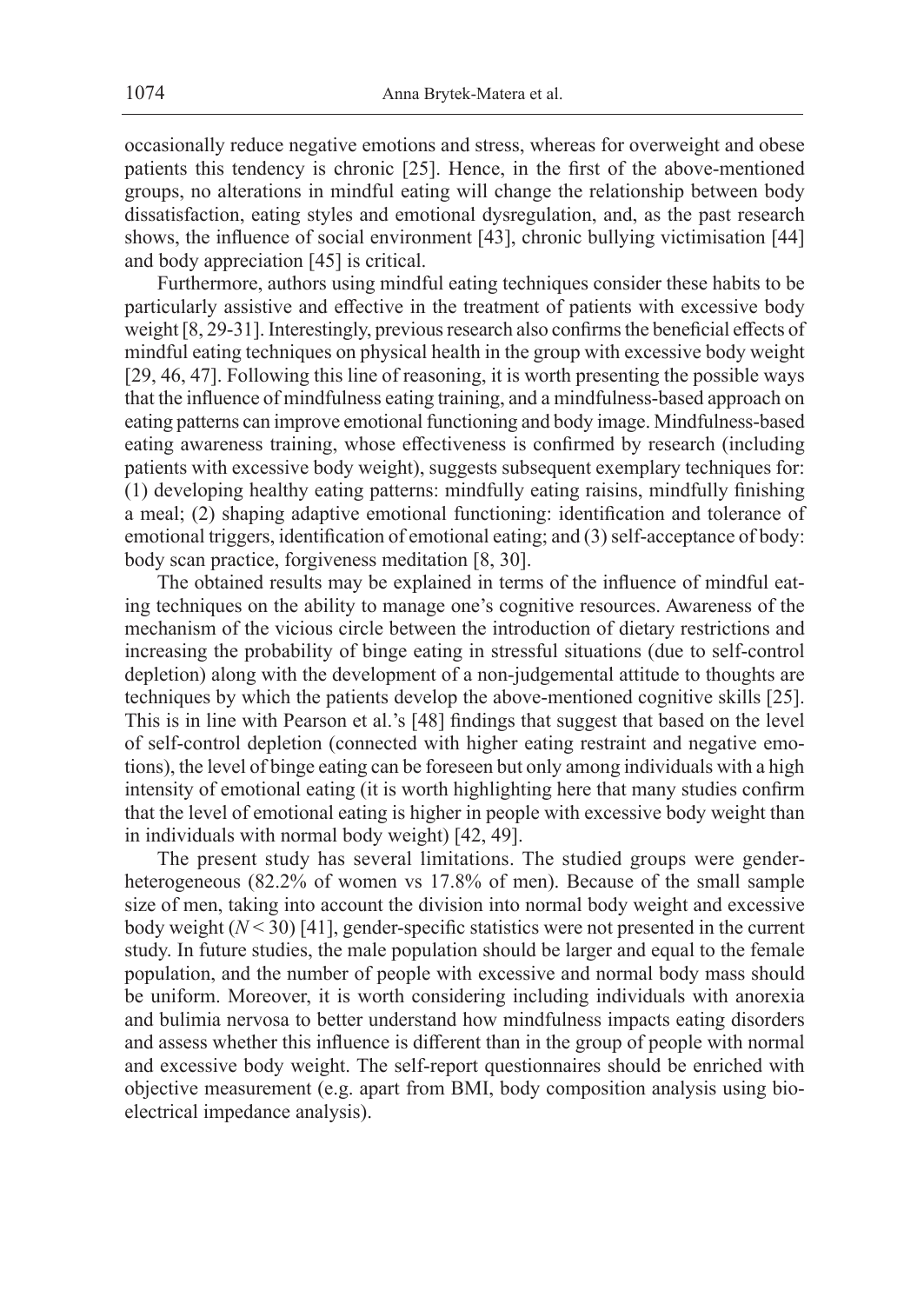#### **Conclusions**

To summarise, in order to increase the effectiveness of treatment of body image disorders, abnormal eating patterns and emotional dysregulation among overweight and obese patients, emphasis should be placed on mindful eating skills. The results obtained in this study are concordant with those of previous publications [21, 50, 51] – developing and practising an attitude of mindfulness can improve the skill of changing eating patterns in response to negative emotions.

#### *Acknowledgements*

*We are thankful to the members of the EAT Lab for their support in conducting research.*

## **References**

- 1. Boutelle KN, Braden A, Knatz-Peck S, Anderson LK, Rhee KE. *An open trial targeting emotional eating among adolescents with overweight or obesity.* Eat. Disord. 2018; 26(1): 79–91. https://doi.org/10.1080/10640266.2018.1418252
- 2. Claudat K, Lavender JM. *An introduction to the special issue on emotion regulation and eating disorders.* Eat. Disord. 2018; 26(1): 1–4. https://doi.org/10.1080/10640266.2018.1418281
- 3. Fuller-Tyszkiewicz M, Richardson B, Lewis V, Smyth J, Krug I. *Do women with greater trait body dissatisfaction experience body dissatisfaction states differently? An experience sampling study.* Body Image 2018; 25: 1–8. https://doi.org/10.1016/j.bodyim.2018.01.004
- 4. Haynos AF, Wang SB, Fruzzetti AE. *Restrictive eating is associated with emotion regulation difficulties in a non-clinical sample.* Eat. Disord. 2018; 26(1): 5–12. https://doi.org/10.1080 /10640266.2018.1418264
- 5. Pellizzer ML, Waller G, Wade TD. *Body image flexibility: A predictor and moderator of outcome in transdiagnostic outpatient eating disorder treatment.* Int. J. Eat. Disord. 2018; 51(4): 368–372. https://doi.org/10.1002/eat.22842
- 6. Racine SE, Horvath SA. *Emotion dysregulation across the spectrum of pathological eating: Comparisons among women with binge eating, overeating, and loss of control eating.* Eat. Disord. 2018; 26(1): 13–25. https://doi.org/10.1080/10640266.2018.1418381
- 7. Kornacka M, Czepczor-Bernat K, Napieralski P, Brytek-Matera A. *Rumination, mood, and maladaptive eating behaviours in overweight and healthy populations.* Eat Weight Disord. 2021; 26(1): 273–285. Doi: 10.1007/s40519-020-00857-z. Epub 2020 Feb 18.
- 8. Wnuk SM, Du ChT. *Mindful eating for severe obesity.* In: Sockalingam S, Hawa R, editors. *Psychiatric care in severe obesity.* 2017. https://doi.org/10.1007/978-3-319-42536-8\_17
- 9. Allirot X, Miragall M, Perdices I, Baños RM, Urdaneta E, Cebolla A. *Effects of a Brief Mindful Eating Induction on Food Choices and Energy Intake: External eating and mindfulness state as moderators.* Mindfulness 2017; 9: 750–760. https://doi.org/10.1007/ s12671-017-0812-0
- 10. Grimm ER, Steinle NI. *Genetics of eating behavior: Established and emerging concepts.* Nutr. Rev. 2011; 69(1): 52–60. https://doi.org/10.1111/j.1753-4887.2010.00361.x
- 11. Conceição EM, Utzinger M, Pisetsky JE. *Eating disorders and problematic eating behaviours before and after bariatric surgery: Characterization, assessment and association with treatment outcomes.* Eur. Eat. Disord. Rev. 2015. 23(6): 417–425. https://doi.org/10.1002/erv.2397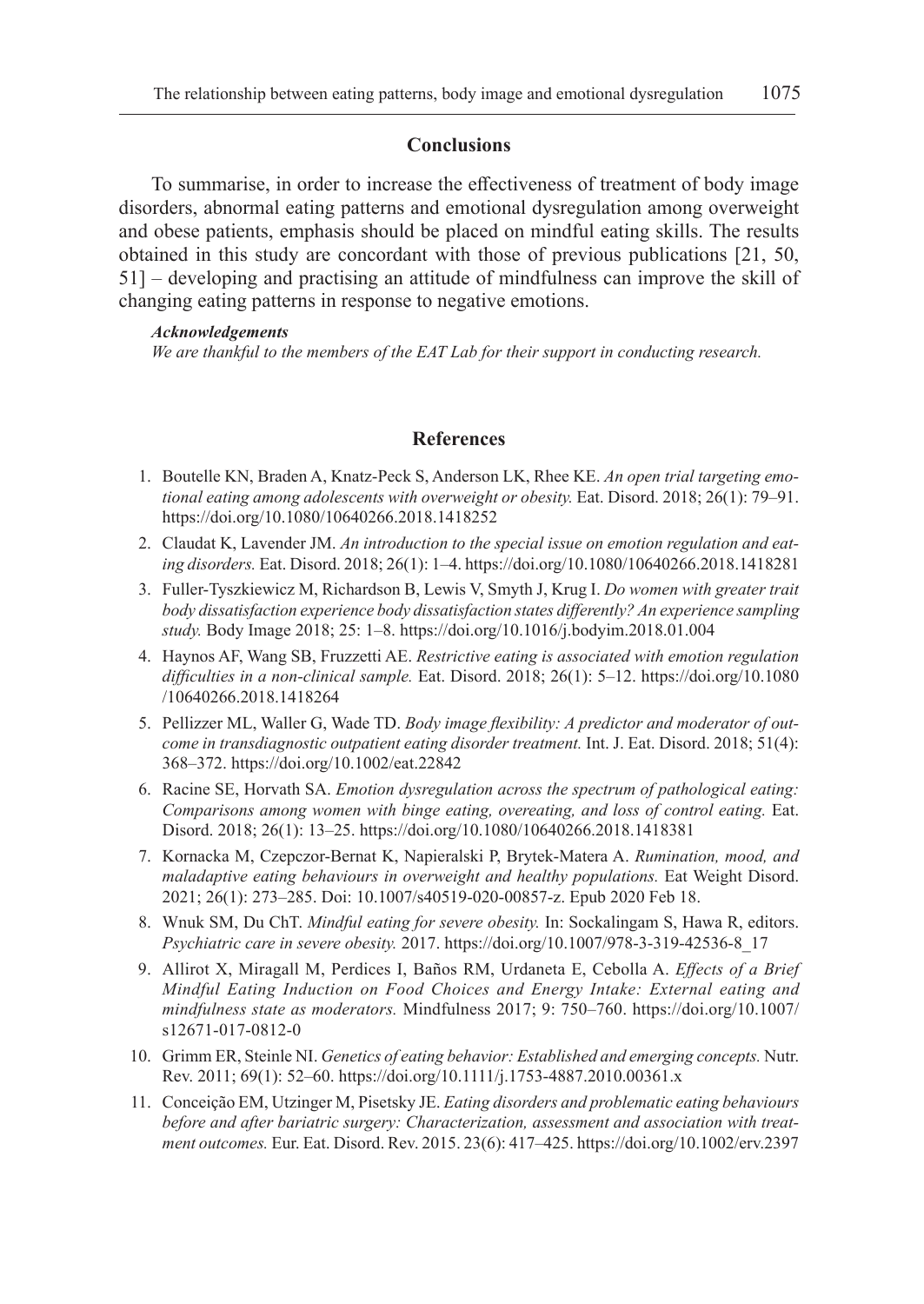- 12. Stellpflug C. *Emotional eating "The battle for the mind"!*; 2010. http://www.k12academics. com/articles/emotional-eating-%E2%80%9C-battle-mind – %E2%80%9D#.VuBIhZzhDIU (retrieved: 18.02.2018).
- 13. Strien van T, Ouwens MA, Engel C, Weerth de C. *Hunger, inhibitory control and distressinduced emotional eating.* Appetite 2014; 79: 124–133. https://doi.org/10.1016/j.appet.2014.04.020
- 14. Alberts HJ, Thwissen R, Raes L. *Dealing with problematic eating behaviour. The effects of a mindfulness-based intervention on eating behaviour, food cravings, dichotomous thinking and body image concern.* Appetite 2012; 58(3): 847–851. https://doi.org/10.1016/j.appet.2012.01.009
- 15. Verzijl CL, Ahlich E, Schlauch RC, Rancourt D. *The role of craving in emotional and uncontrolled eating.* Appetite 2018; 123: 146–151. https://doi.org/10.1016/j.appet.2017.12.014
- 16. Marks DF. *Homeostatic theory of obesity.* Health Psychol. Open. 2015; 2(1): 1–30. https:// doi.org/10.1177/2055102915590692
- 17. Brytek-Matera A, Probst M. *Psychometric properties of the Polish version of the Body Attitude Test.* Arch. Psychiatr. Psychother. 2014; 1: 39–46. http://dx.doi.org/10.12740/APP/21445
- 18. Cash TF, Smolak L. *Body image. A handbook of science, practice, and prevention,* 2nd ed. New York: Guilford Press; 2011.
- 19. Baldofski S, Rudolph A, Tiggens W, Herbig B, Jurowich C, Kaiser S et al. *Weight bias internalization, emotion dysregulation and non-normative eating behaviors in prebariatric patients.*  Int. J. Eat. Disord. 2016; 49(2): 182–187. https://doi.org/10.1002/eat.22484
- 20. Leahy RL, Tirch D, Napolitano L. *Emotional regulation in psychotheraphy: A practitioner's guide.* New York: The Guilford Press; 2014.
- 21. Zijlstra H, Middendorp H, Devaere L, Larsen J, Ramshorst B, Geenen R. *Emotion processing and regulation in women with morbid obesity who apply for bariatric surgery.* Psychol. Health 2012; 27(12): 1375–1387. Doi: 10.1080/08870446.2011.600761. Epub 2011 Jul 22.
- 22. Czepczor-Bernat K, Brytek-Matera A, Gramaglia CM, Zeppegno P. *Emotional functioning, eating styles and mindful eating among individuals with excessive body weight.* Eat Weight Disord. 2020; 25(4): 841–849. Doi: 10.1007/s40519-019-00740-6
- 23. Beshara M, Hutchinson AD, Wilson C. *Does mindfulness matter? Everyday mindfulness, mindful eating and self-reported serving size of energy dense foods among a sample of South Australia adults.* Appetite 2013; 67: 25–29. https://doi.org/10.1016/j.appet.2013.03.012
- 24. Jordan CH, Wang W, Donatoni L, Meier BP. *Mindful eating: Trait and state mindfulness predict healthier eating behavior.* Pers. Indiv. Differ. 2014; 68: 107–111. https://doi.org/10.1016/j. paid.2014.04.013
- 25. Rossy L. *The mindfulness-based eating solution: Proven strategies to end overeating, satisfy your hunger, and savor your life.* Oakland: New Harbinger Publications; 2016.
- 26. Framson C, Kristal AR, Schenk JM, Littman AJ, Zeliadt S, Benitez D*. Development and validation of the mindful eating questionnaire.* J. Am. Diet Assoc. 2009; 109(8): 1439–1444. https://doi.org/10.1016/j.jada.2009.05.006
- 27. Andersen A, Cohn L. *Stories I tell my patients.* Carlsbad: Gürze Books; 2016.
- 28. Albers S. *Eat, drink & be mindful.* Oakland: New Harbinger Publications; 2008.
- 29. Mason AE, Epel ES, Kristeller J, Moran PJ, Dallman M, Lustig RH et al. *Effects of a mindfulness-based intervention on mindful eating, sweets consumption, and fasting glucose levels in obese adults: Data from the SHINE randomized controlled trial.* J. Behav. Med. 2016; 39(2): 201–213. https://doi.org/10.1007/s12671-017-0834-7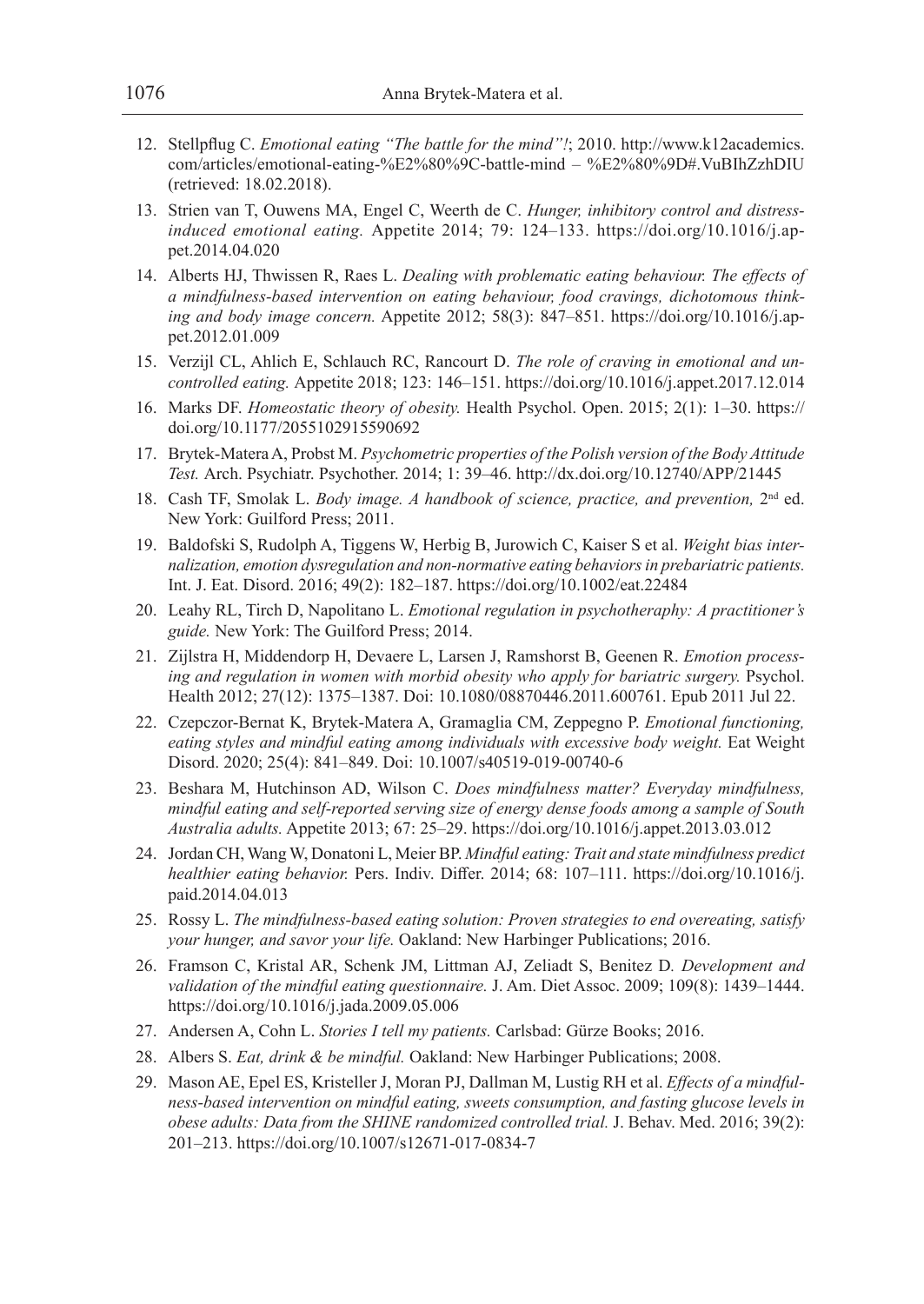- 30. Kristeller JL, Wolever RQ. *Mindfulness-based eating awareness training for treating binge eating disorder: The conceptual foundation.* Eat. Disord. 2011; 19(1): 49–61. https://doi.org /10.1080/10640266.2011.533605
- 31. Wnuk SM, Du ChT, Van Exan J, Wallwork A, Warwick K, Tremblay L et al. *Mindfulnessbased eating and awareness training for post-bariatric surgery patients: A feasibility pilot study.* Mindfulness 2018; 9: 949–960. https://doi.org/10.1007/s12671017-0834-7
- 32. Kristeller JL. *The struggle continues: Addressing concerns about eating and weight for older women's well-being.* Women Ther. 2016; 39(1–2): 202–212. https://doi.org/10.1080/027031 49.2016.1116855
- 33. Kristeller JL, Lieberstein AE. *Teaching individuals mindful eating.* In: McCown D, Reibel DK, Micozzi MS, editors. *Resources for teaching mindfulness.* 2017. https://doi.org/10.1007/978  $-3-319-30100-6$  19
- 34. Bush HE, Rossy L, Mintz LB, Schopp L. *Eat for life: A work site feasibility study of a novel mindfulness-based intuitive eating intervention.* Am. J. Health Promot. 2014; 28(6): 380–388. https://doi.org/10.4278/ajhp.120404-QUAN-186
- 35. Pidgeon A, Lacota K, Champion J. *The moderating effects of mindfulness on psychological distress and emotional eating behaviour.* Aust. Psychol. 2013; 48(4): 262–269. https://doi. org/10.1111/j.1742-9544.2012.00091.x
- 36. Probst M, Vandereycken W, Coppenolle van H, Vanderlinden J. *The Body Attitude Test for patients with an eating disorder: Psychometric characteristics of a new questionnaire.* Eat. Disord. 1995; 3(2): 133–145. http://dx.doi.org/10.1080/10640269508249156
- 37. Karlsson J, Persson L-O, Sjöström L, Sullivan M. *Psychometric properties and factor structure of the Three-Factor Eating Questionnaire (TFEQ) in obese men and women. Results from the Swedish Obese Subjects (SOS) study.* Int. J. Obes. 2000; 24(12): 1715–1725. https://doi. org/10.1038/sj.ijo.0801442
- 38. Gratz KL, Roemer L. *Multidimensional assessment of emotion regulation and dysregulation: development, factor structure, and initial validation of the difficulties in Emotion Regulation Scale.* J. Psychopathol. Behav. 2004; 26: 41–54. https://doi.org/10.1023/ B:JOBA.0000007455.08539.94
- 39. Hulbert-Williams L, Nicholls W, Joy J, Hulbert-Williams N. *Initial validation of the Mindful Eating Scale.* Mindfulness 2014; 5(6): 719–729. https://doi.org/10.1007/s12671 – 013-0227-5
- 40. Brytek-Matera A, Rogoza R, Czepczor-Bernat K. *The Three-Factor Eating Questionnaire-R18: An analysis of the factor structure of the Polish version among normal weight and obese adult women.* Arch. Psychiatr. Psychother. 2017; 3: 81–90. http://dx.doi.org/10.12740/ APP/76342
- 41. Hayes AF. *Introduction to mediation, moderation, and conditional process analysis: A regression-based approach*, 2nd ed. New York: The Guilford Press; 2018.
- 42. Czepczor-Bernat K, Brytek-Matera A. *Body image, emotional dysregulation, mindful eating and eating styles: Comparison analysis among clinical and non-clinical sample.* 2019. In preparation.
- 43. Kling J, Wängqvist M, Frisén A. *"This body is me": Discovering the ways in which the body is salient in people's identities.* Body Image 2018; 24: 102–110. https://doi.org/10.1016/j. bodyim.2017.12.009
- 44. Lian Q, Su Q, Li R, Elgar FJ, Liu Z, Zheng D. *The association between chronic bullying victimization with weight status and body self-image: A cross-national study in 39 countries.*  PeerJ. 2018; 6: e4330. https://doi.org/10.7717/peerj.4330